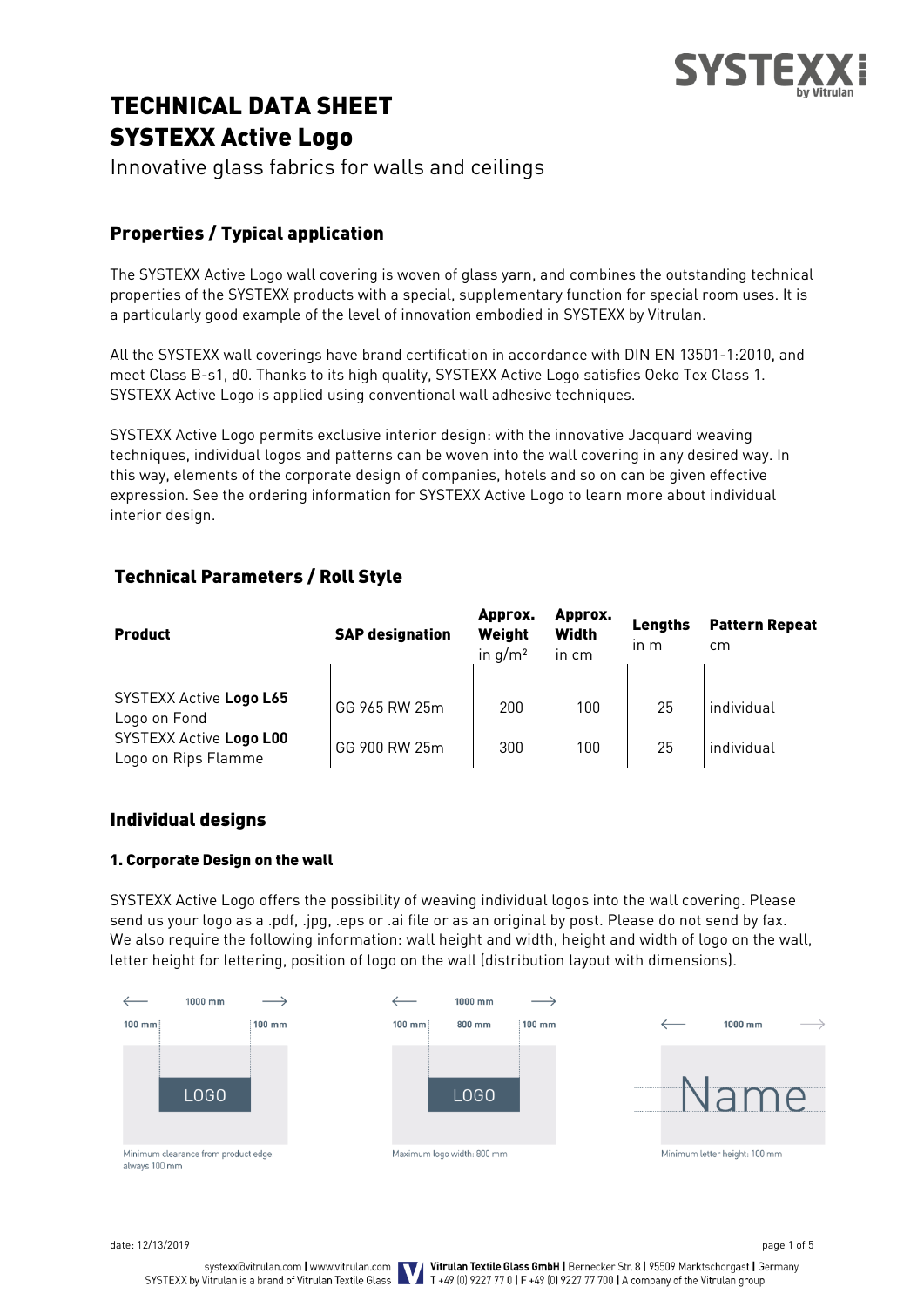## 2. Individual Designs



### 3. Individual Designs

In addition to corporate logos we can weave custom-made patterns into the wall covering. Please send us an example (e.g. drawing, print material, sample) and we will send you a draft, and upon your approval, 5 m² of woven fabric within short notice. Costs for this service will be billed but offset against the invoice upon receiving your order.

# Contact

Our customer service team will be happy to answer your questions and give you further information. Phone: +49 92 27 77 760 or at www.systexx.com

# Substrate preparation

The substrate must be dry, clean, smooth and stable. Remove old wall coverings and unstable coatings. Smooth any stable substrates that are rough or uneven; fill any holes with filler. Ideally the substrate is to be prepared in such a way that any imperfections such as extra graininess or small uneven locations can largely be avoided. Marks left by preparation work should be ≤ 1 mm. Achieve this by treating the surface with a smoothing plaster or smoothing pass over a large area. Porous substrates should first be treated with a suitable primer. Remove any mould or fungus, and treat according to the relevant guidelines (Substrate preparation is described in more detail in the "Substrate / Preparation" table).

# Application

Important for all products

Do not apply when the temperature of the room or wall is less than +8 °C. Only use products with the same serial number on adjacent surfaces (printed on the outside of the box). Sheet length = wall / ceiling measurement plus 5 – 10 cm. Cut off the excess cleanly.

### 1. Application with adhesive for SYSTEXX Active Logo L65

Apply sufficient latex adhesive with a paint roller or airless spray gun evenly to the wall over a width of 1 – 2 sheets. Observe the adhesive manufacturer's application notes. This also applies for application with a wall papering device. At normal room temperature  $(18 \text{ °C})$  the drying time is  $7 - 12$  hours. Remove any adhesive on the visible side straight away with a damp cloth or sponge

### 2. Avoid differences in texture

Never paste the product upside down or inside out. The marking on the back provides orientation. When glued, the distance between the back marking is 1 m from one sheet to the next.

date: 12/13/2019 page 2 of 5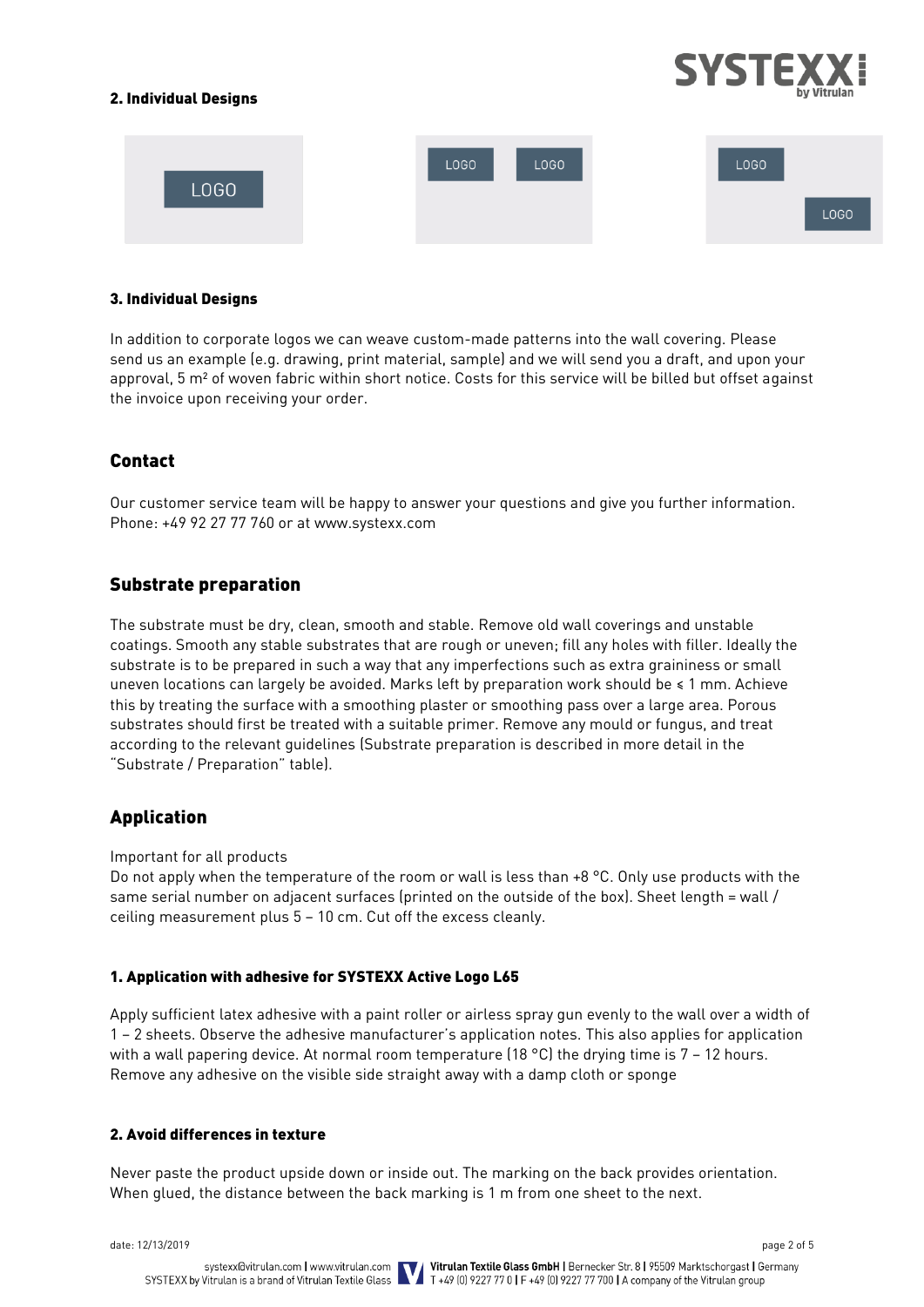### 3. Paste with butt-join

The sheets must have very good contact near the seams. Any adhesive left on the front of the fabric should be removed immediately with a damp clean cloth.

### 4. Press on and cut off

Apply enough pressure with a wallpapering squeegee over the whole area to remove bubbles. Push the excess carefully into the corners and trim it off along the edge of the wallpapering squeegee or cutting ruler using a

sharp-bladed cutter. Applying to outer corners: use a fine grade of wet abrasive paper (≥ P 240) to lightly sand the product at the edges (without sanding through), press around the edges and press out the bubbles.

#### 5. Coating

We recommend using high-quality dispersion paint. Apply two coats, wait until the first coat has completely dried before applying the second coat. Any level of gloss can be used.

| 1st coat: | apply the paint evenly after the product has fully dried. Observe the paint |
|-----------|-----------------------------------------------------------------------------|
|           | manufacturer's instructions for application.                                |
| 2nd coat: | only do this after the 1st coat of paint has fully dried.                   |

Adhesive consumption: 250 – 330 g/m<sup>2</sup> Paint consumption:  $300 - 400$  g/m<sup>2</sup> for 2 coats

The quantity required depends on the fabric structure and on the substrate. You will need to determine accurate values to allocate applications to the building. Similarly, please also observe the technical data sheets for those products that will also be used.

### Coating according to degree of gloss

| Desired topcoat                     | Required basecoat                   |  |
|-------------------------------------|-------------------------------------|--|
| <b>Matt</b>                         |                                     |  |
| Semi-gloss<br>- Eggshell<br>- Satin | Semi-gloss<br>- Eggshell<br>- Satin |  |
| Gloss<br>- High gloss               | Gloss<br>- Satin<br>- High gloss    |  |

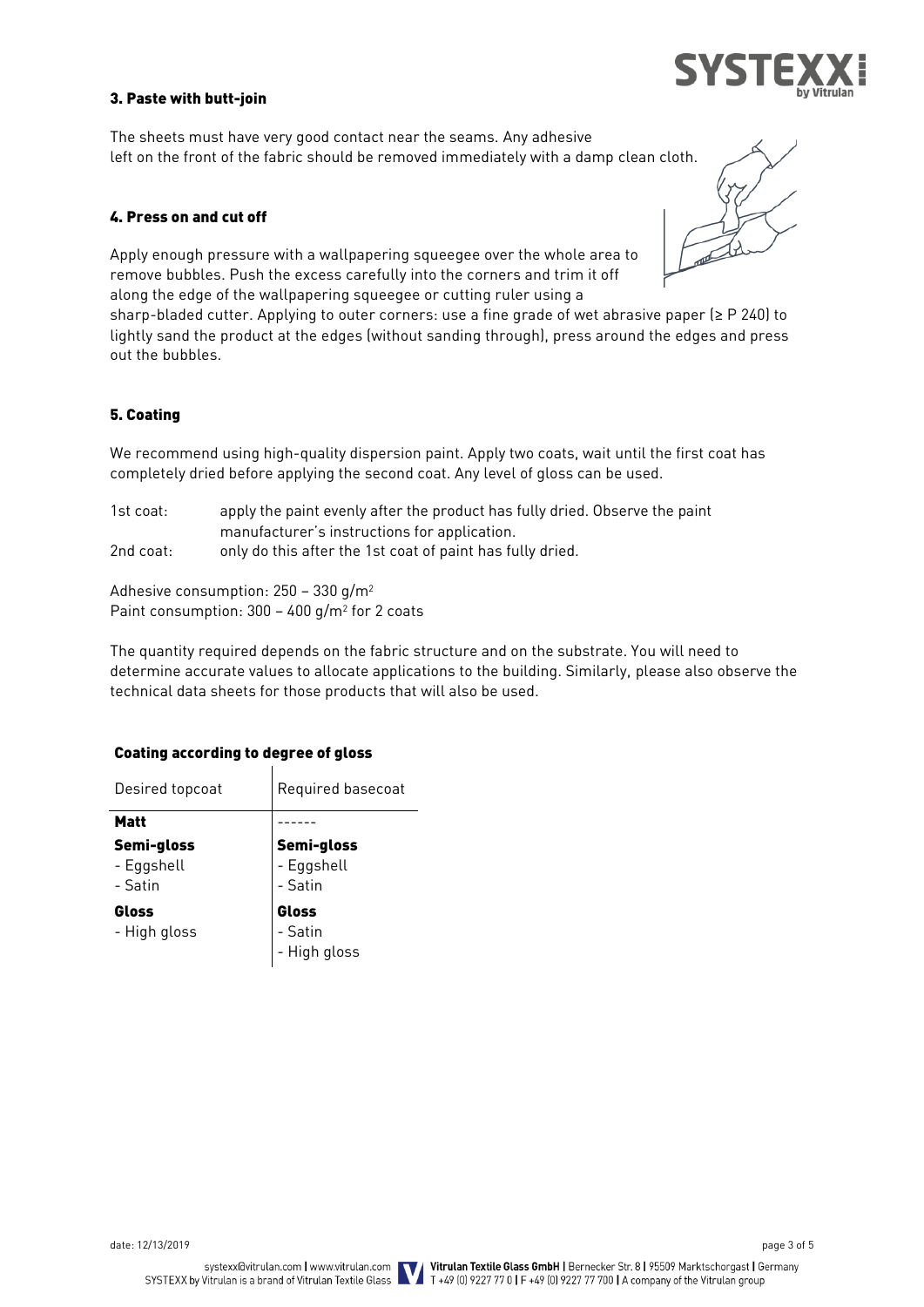

| <b>Exposed concrete</b>                                                     | 1. De-burr roughly<br>2. Fill holes and cracks, smooth and level substrate with a suitable filling<br>material<br>3. Sand and prime                                                                     |  |  |
|-----------------------------------------------------------------------------|---------------------------------------------------------------------------------------------------------------------------------------------------------------------------------------------------------|--|--|
| Porous concrete,<br><b>Filigran concrete</b>                                | 1. Clean (abrade and smooth down)<br>2. Fill holes and cracks, smooth and level substrate with a suitable filling<br>material<br>3. Sand and prime                                                      |  |  |
| <b>Sandy plaster</b>                                                        | 1. Sand down (remove loose sand corn)<br>2. Stabilize substrate with a suitable primer<br>3. Fill holes and cracks, smooth and level substrate with a suitable filling<br>material<br>4. Sand and prime |  |  |
| <b>Course textured plaster</b>                                              | 1. De-burr roughly<br>2. Fill holes and cracks, smooth and level substrate with a suitable filling<br>material<br>3. Sand and prime                                                                     |  |  |
| Absorbent plaster<br>(e. g. stucco)                                         | 1. Apply a suitable primer<br>2. Fill holes and cracks, smooth and level substrate with a suitable filling<br>material<br>3. Sand and prime                                                             |  |  |
| <b>Normal plaster</b>                                                       | 1. Fill holes and cracks, smooth and level substrate with a suitable filling<br>material<br>2. Sand and prime                                                                                           |  |  |
| Peelable / Stripable wallpaper<br><b>Scrap wallpaper</b><br>(e.g. woodchip) | 1. Remove wallpaper entirely<br>2. Fill holes and cracks, smooth and level substrate with a suitable filling<br>material<br>3. Sand and prime                                                           |  |  |
| <b>Peeling / Flaking paint coating</b>                                      | 1. Remove all loose flakes<br>2. Sand and prime the area<br>3. Fill holes and cracks, smooth and level substrate with a suitable filling<br>material<br>4. Sand and prime                               |  |  |
| <b>Distemper coatings</b><br>(e.g. cellulose)                               | 1. Remove completely by scraping/washing off<br>2. Prime with suitable keying primer<br>3. Fill holes and cracks, smooth and level substrate with a suitable filling<br>material<br>4. Sand and prime   |  |  |
| <b>Glossy paint coatings</b>                                                | 1. Sand until there is a matt finish<br>2. If necessary, apply a keying primer                                                                                                                          |  |  |
| <b>Glass fabric</b>                                                         | 1. Smoothen and level out fabric structure with a suitable filling material<br>(prevents the formation of stripes in the texture)<br>2. Sand and prime                                                  |  |  |
| <b>Plasterboard panels</b>                                                  | 1. Fill joints and screw holes in accordance with current plasterboard                                                                                                                                  |  |  |

Substrate Preparation

date: 12/13/2019 page 4 of 5